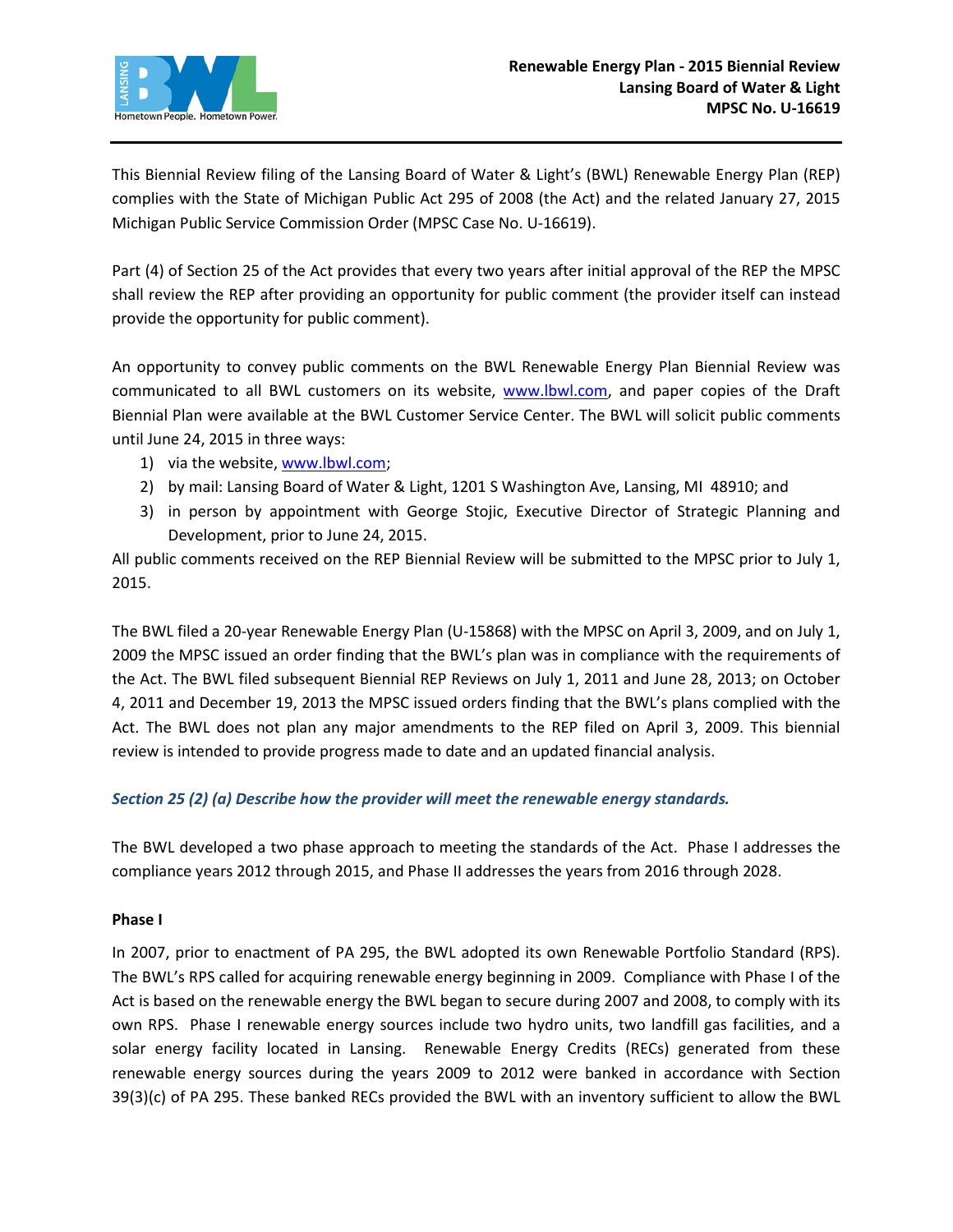to meet PA 295 standards through 2015. See *Attachment A – Renewable Energy Credit Portfolio* for further details.

# **Phase I - Update**

Table 1 below summarizes the status of the energy and Renewable Energy Credits that the BWL has acquired and/or generated in 2013 and 2014. The BWL will continue banking the RECs which will be used together with RECs from ongoing generation to meet the PA 295 standards through 2028.

| Year | Electricity<br>(MWh) | <b>Total RECs</b> |
|------|----------------------|-------------------|
| 2013 | 86,496               | 94,760            |
| 2014 | 93,894               | 102,827           |

Compliance reporting for renewable energy continued in 2013 and 2014; the BWL applied 76,749 and 112,023 RECs respectively to meet the requirements under PA 295.

# **Phase II**

In 2014, the BWL continued to add to its renewable energy sources to ensure compliance with PA 295 REP requirements. To continue diversifying its energy portfolio, the BWL entered into a Power Purchase Agreement with Exelon for 19.2 MW of wind energy. The BWL also pursued further development in solar energy; adding an additional 121 kW of BWL owned solar, as well as releasing a Request for Proposals (RFP) for a utility scale solar project. As a result of the Solar RFP, the BWL is working to finalize both a utility scale solar project and a community solar program for BWL electric customers. These projects are forecasted to generate approximately 85,000 MWh of electricity annually. As part of the BWL's 2015 integrated resource plan, the company continues to explore the possibility of co-firing generation with biomass, as well as incorporating other future renewables projects into the generation portfolio.

*Section 25 (2) (b) Specify whether the number of megawatt hours of electricity used in the calculation of the renewable energy credit portfolio will be weather-normalized or based on the average number of megawatt hours of electricity sold by the electric provider annually during the previous 3 years to retail customers in this state.* 

The BWL has calculated its renewable energy credit portfolio requirements based on the average number of MWhs of electricity sold by the BWL annually during the three previous years to its retail customers. This is consistent with the BWL original U-15868 plan filing.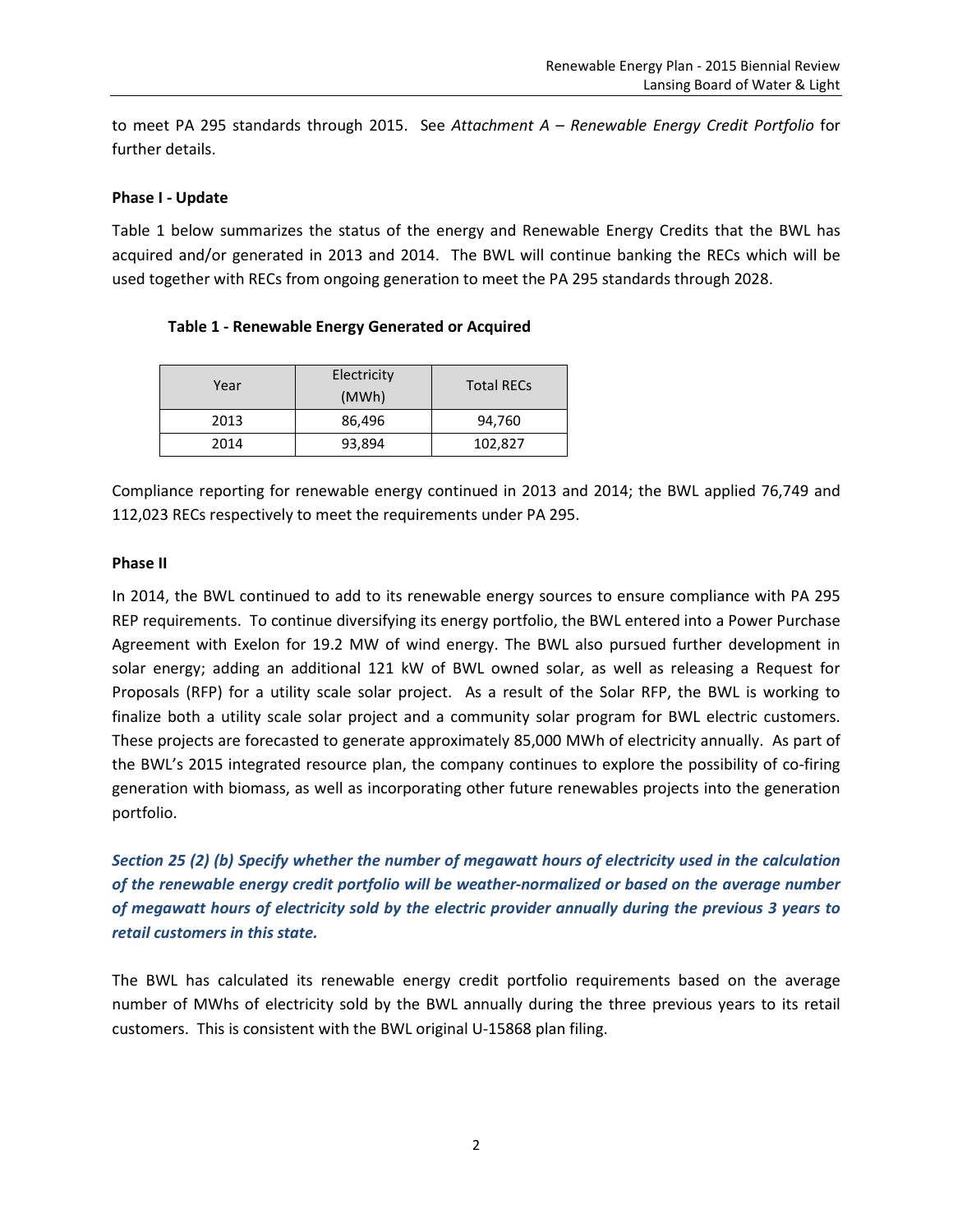# *Section 25 (2) (c) Provide the expected incremental cost of compliance with the RPS Requirement.*

Following the *Filing Requirements and Instructions for Renewable Energy Plans for Municipally-Owned Electric Utilities* provided in Attachment C of the MPSC Order to implement PA 295, the BWL has provided *Attachment B – Renewable Energy Plan Surcharge Summary.* In summary, the incremental cost of compliance is estimated to be less than the Section 45 (2) caps of \$3.00 per month for each residential meter, \$16.58 per month for each commercial meter, and \$187.50 for each industrial meter. The actual incremental costs, levelized pursuant to Section 45 (4), shall be detailed on customer's bills per Section 45 (5) beginning when the Renewable Energy Plan is approved by the Commission.

The incremental costs were calculated in the following manner:

- (1) Total renewable costs are calculated from the terms of power purchase agreements, and forecast costs of future solar, wind, and hydro installations. Where appropriate, these costs are escalated over time.
- (2) Incremental renewable costs are offset by either a long-term forecast of market energy and capacity prices, or the all-in cost of generation from the BWL's own generating units and capacity values. The forecast market prices are based upon estimated MISO wholesale market. These estimates span the period of time beginning with 2015 and running to 2028 and begin at approximately \$76/MWh in 2015 and escalate to \$125/MWh in 2028. Capacity costs are now factored in the value of energy calculation, and are set at the MISO price of \$1,270/MW-year in 2015. The forecast market prices are used to determine the incremental cost of renewable energy resources outside the Lansing footprint. The incremental cost of power for renewables within the footprint are the all-in, capacity and energy costs of energy displaced from the BWL's own generating units. Renewable energy within the BWL's service territory serves the same role as BWL generation in offsetting transmission requirements and reducing day-ahead load forecasts.
- (3) The difference between the renewable energy cost and the offsetting market value of energy and capacity is the estimated incremental cost of renewable energy.
- (4) Incremental costs are summed for all the renewable energy sources for each year. The present values of the annual net sums are used to calculate a levelized monthly charge for each customer class over a twenty year period.

# *Section 25 (2) (d) Describe the manner in which the provider will allocate costs.*

The BWL began levying REP surcharges in March of 2010. In fall 2014, the BWL re-evaluated these surcharges, and implemented new lower surcharges on November 1, 2014. The updated surcharges are as follows: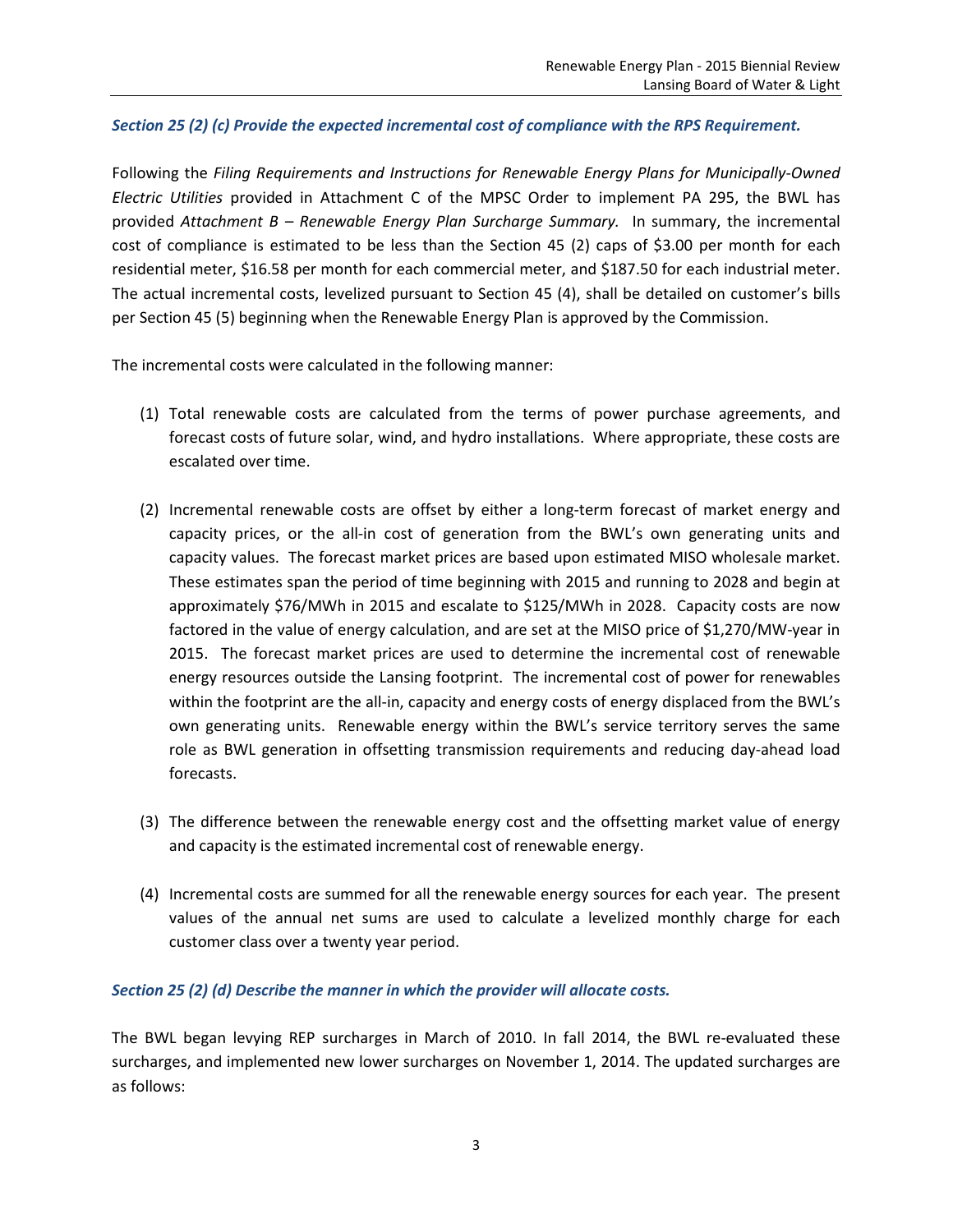| Residential                                         |                         |  |  |  |  |  |  |
|-----------------------------------------------------|-------------------------|--|--|--|--|--|--|
| Rate 1 Residential                                  | \$0.75/customer         |  |  |  |  |  |  |
| Rate 21 Senior Citizen Residential                  | \$0.50/customer         |  |  |  |  |  |  |
|                                                     |                         |  |  |  |  |  |  |
| <b>Secondary Commercial and Industrial</b>          |                         |  |  |  |  |  |  |
| Rates 3,4,7, and 12                                 | \$0.0024/kWh            |  |  |  |  |  |  |
| Minimum Monthly Charge                              | \$2.80/customer         |  |  |  |  |  |  |
| Maximum Monthly Charge                              | \$12.00/customer        |  |  |  |  |  |  |
|                                                     |                         |  |  |  |  |  |  |
| <b>Primary Commercial and Industrial</b>            |                         |  |  |  |  |  |  |
| Rates 5 and 8                                       | \$160.00/delivery point |  |  |  |  |  |  |
|                                                     |                         |  |  |  |  |  |  |
| <b>Traffic Light Service</b>                        |                         |  |  |  |  |  |  |
| Rate 11                                             |                         |  |  |  |  |  |  |
| Less than 914 Active Watts                          | \$3.00/Intersection     |  |  |  |  |  |  |
| 914-3650 Active Watts                               | \$9.00/Intersection     |  |  |  |  |  |  |
| Greater than 3650 Active Watts \$15.00/Intersection |                         |  |  |  |  |  |  |
|                                                     |                         |  |  |  |  |  |  |
| <b>Street Lighting Service</b><br>Rates 31 and 32   |                         |  |  |  |  |  |  |
|                                                     |                         |  |  |  |  |  |  |
| Less than 100W Luminaire                            | \$0.20/Luminaire        |  |  |  |  |  |  |
| 100W or greater Luminaire                           | \$0.50/Luminaire        |  |  |  |  |  |  |

Except for its secondary commercial and industrial customers, the BWL allocates costs on a per meter, per month basis. The BWL's secondary rates 3, 4, and rate 12 contain commercial customers with a very wide variation of monthly energy consumption amounts. A flat fee could cause monthly increases of 80% or more for some of these customers. In order to mitigate potential rate impacts, customers on these rates will be charged a two part rate. First, a flat monthly amount of \$2.80 will be charged to these customers and, second, a per KWh charge of \$0.0024 will be levied until the cap of \$12.00 is reached.

Residential customers will be charged a flat rate of \$0.75, except for senior customers on the BWL's senior rate. Senior customers on rate 21 will be charged \$0.50 per month. The remaining customers will be charged the rates shown above. These surcharges are consistent with the Renewable Energy Plan (U-15868) filed by the BWL which the MPSC found to be in compliance with PA 295.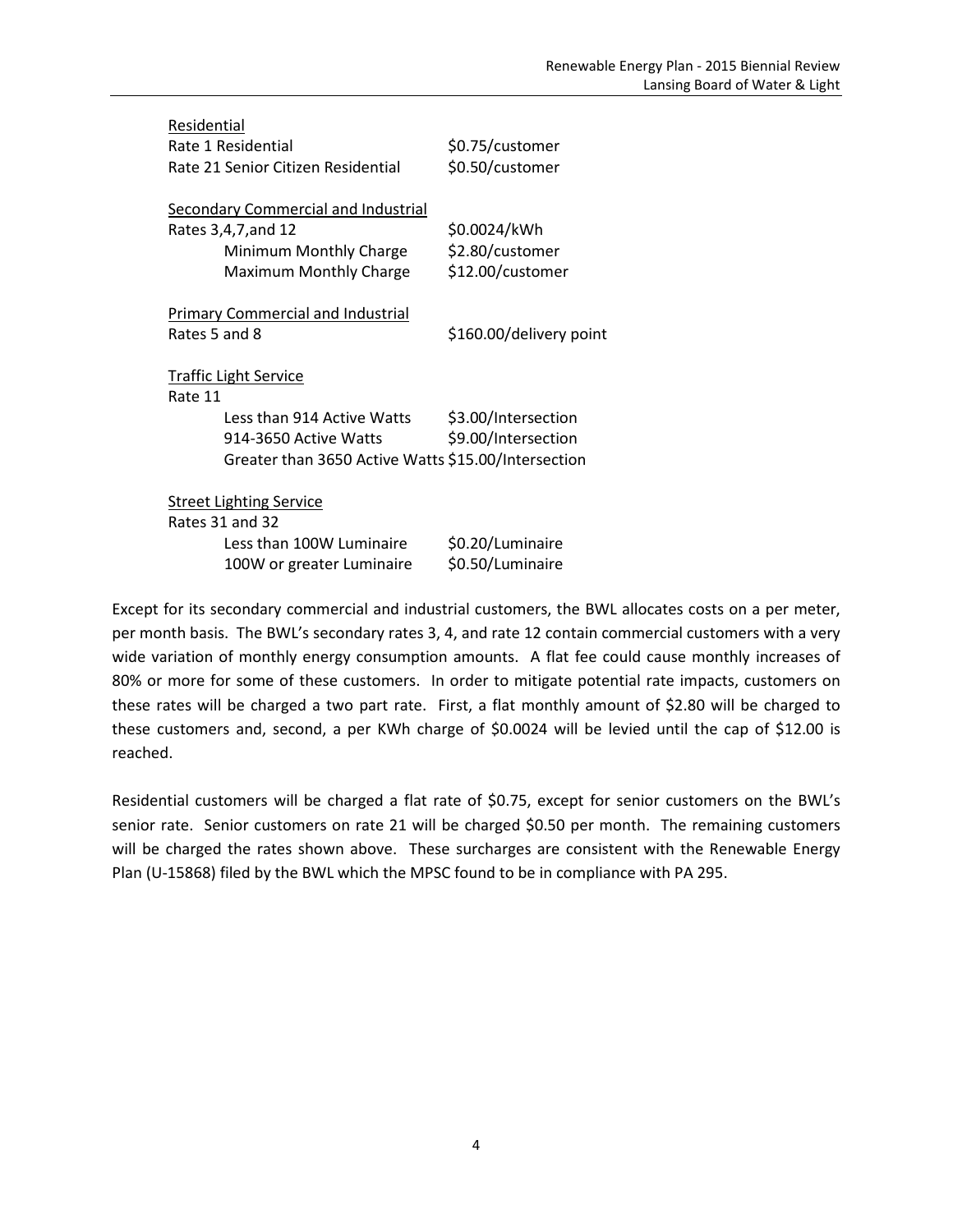# **Attachment A – Renewable Energy Credit Portfolio**

# BWL Moores Park Hydro, South Unit

A hydro-electric unit, owned by the BWL, was rehabilitated and brought back into service in March 2008. The unit is capable of approximately 0.5 MW gross generating capacity. This unit typically generates approximately 1,100 MWh annually. The unit stopped operating in 2013; the BWL is working on repairing the hydro plant.

# Granger Landfill Energy, Wood Road

This landfill gas plant, under a long term Power Purchase Agreement (PPA) between Granger and the BWL, was interconnected directly to the BWL distribution system and began commercial operation in November 2008. The facility has a capacity of 7.8 MW, in 2015 there are plans to expand the facility to 9.4 MW total. The current annual electricity production from Wood Road is approximately 60,000 MWh.

# Granger Landfill Energy, Grand River

This landfill gas plant, also under a long term PPA with the BWL, has a capacity of 3 MW. The facility provides approximately 20,000 MWh of renewable energy annually to the BWL system.

# Tower/Kleber Hydro

This northern Michigan hydro-electric unit (near Cheboygan) with a gross generating capacity of 1.7 MW is under a PPA with the BWL. This facility will provide approximately 5,700 MWh annually.

# BWL Cedar Street Solar Array and Expansion

The downtown Lansing solar array, brought online in December 2008, consists of 432 solar panels with 54 kW of gross generating capacity. In July 2014 an expansion of the solar array was completed; adding on an additional 104 kW of capacity, totaling 158 kW. Estimated annual output of the entire facility is approximately 180 MWh. The solar panels are expected to remain operational over the entire 20 year period included in PA 295.

# BWL REO Town Solar Facility

A 13 kW solar array situated on the roof of the BWL REO Town Headquarters and Co-generation plant. This array began producing energy in June 2014, with an estimated annual output of 14 MWh.

# Exelon Energy Beebe 1B Wind Farm

The BWL entered into a power purchase agreement with an affiliate of Exelon for the wind energy produced by eight 2.4 MW Nordex wind turbines. The turbines are located at the Beebe 1B wind farm in Gratiot County, MI, and have a total capacity of 19.2 MW. The wind farm began commercial production in December 2014, and estimates an annual production of 60,000 MWh.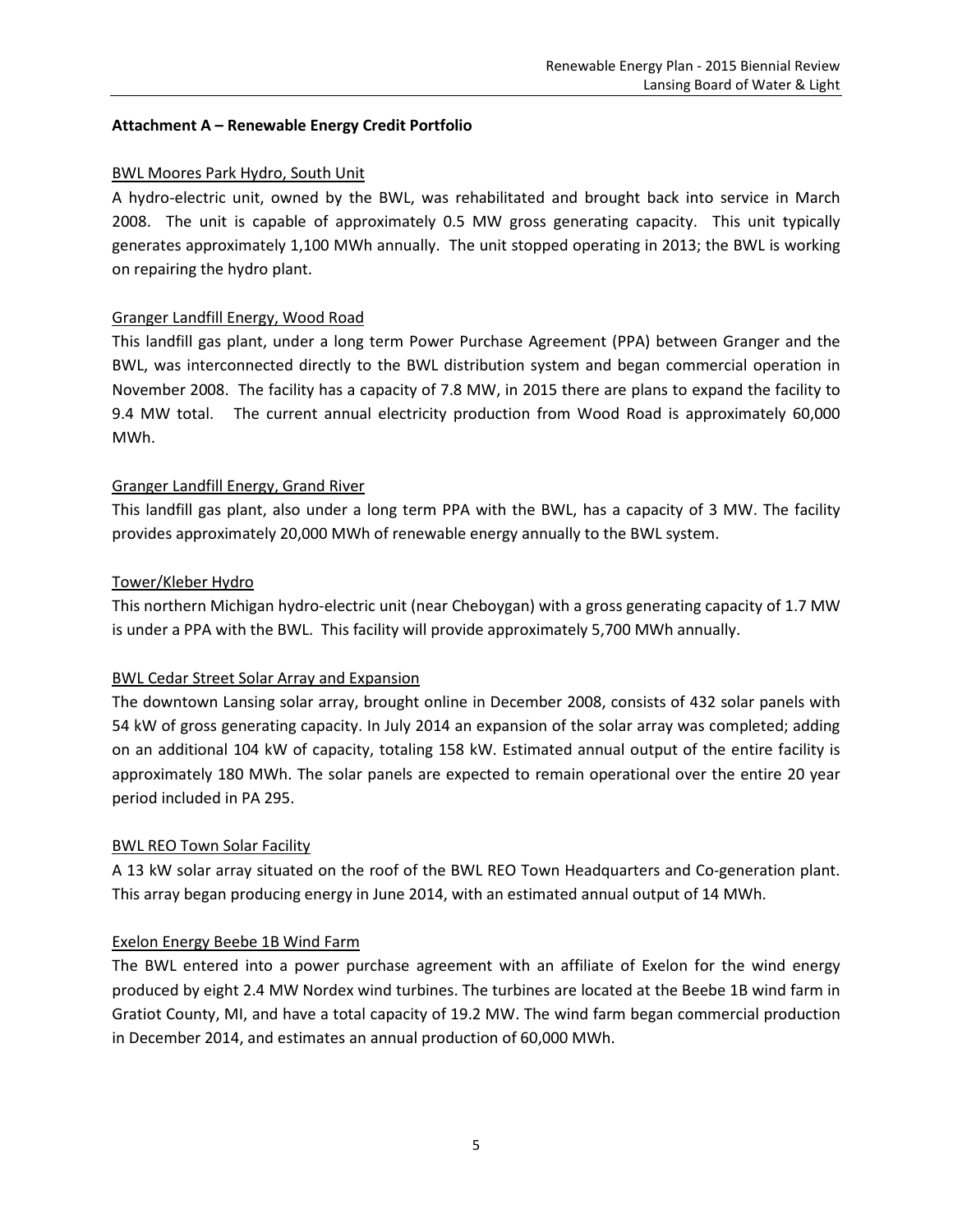As seen in Table 2, Existing Renewable Energy Sources, the sources listed above provided approximately 103,000 RECs in 2014. The BWL forecasts that 165,000 RECs will be produced in 2015, with the Beebe 1B wind farm operating for its first full year.

| <b>Source</b>              | Capacity<br>(MW) | 2013<br>Electricity<br>Generated<br>(MWh) | <b>2013 RECs</b> | 2014<br>Electricity<br>Generated<br>(MWh) | <b>2014 RECs</b> |
|----------------------------|------------------|-------------------------------------------|------------------|-------------------------------------------|------------------|
| Moores Park Hydro          | 0.5              | 324                                       | 355              | 0                                         | $\Omega$         |
| Granger Wood Road          | 3.0              | 57,873                                    | 63,261           | 63,330                                    | 69,221           |
| <b>Granger Grand River</b> | 7.8              | 22,378                                    | 24,479           | 20,474                                    | 22,386           |
| <b>Tower Kleber</b>        | 1.7              | 5,908                                     | 6,625            | 7,180                                     | 8,055            |
| All BWL Solar              | 0.171            | 13                                        | 40               | 118                                       | 375              |
| Beebe 1B Wind              | 19.2             | <b>NA</b>                                 | <b>NA</b>        | 2,790                                     | 2,790            |
| <b>TOTAL</b>               | 32.37            | 86,496                                    | 94,760           | 93,892                                    | 102,827          |

# **Table 2 - Existing Renewable Energy Sources**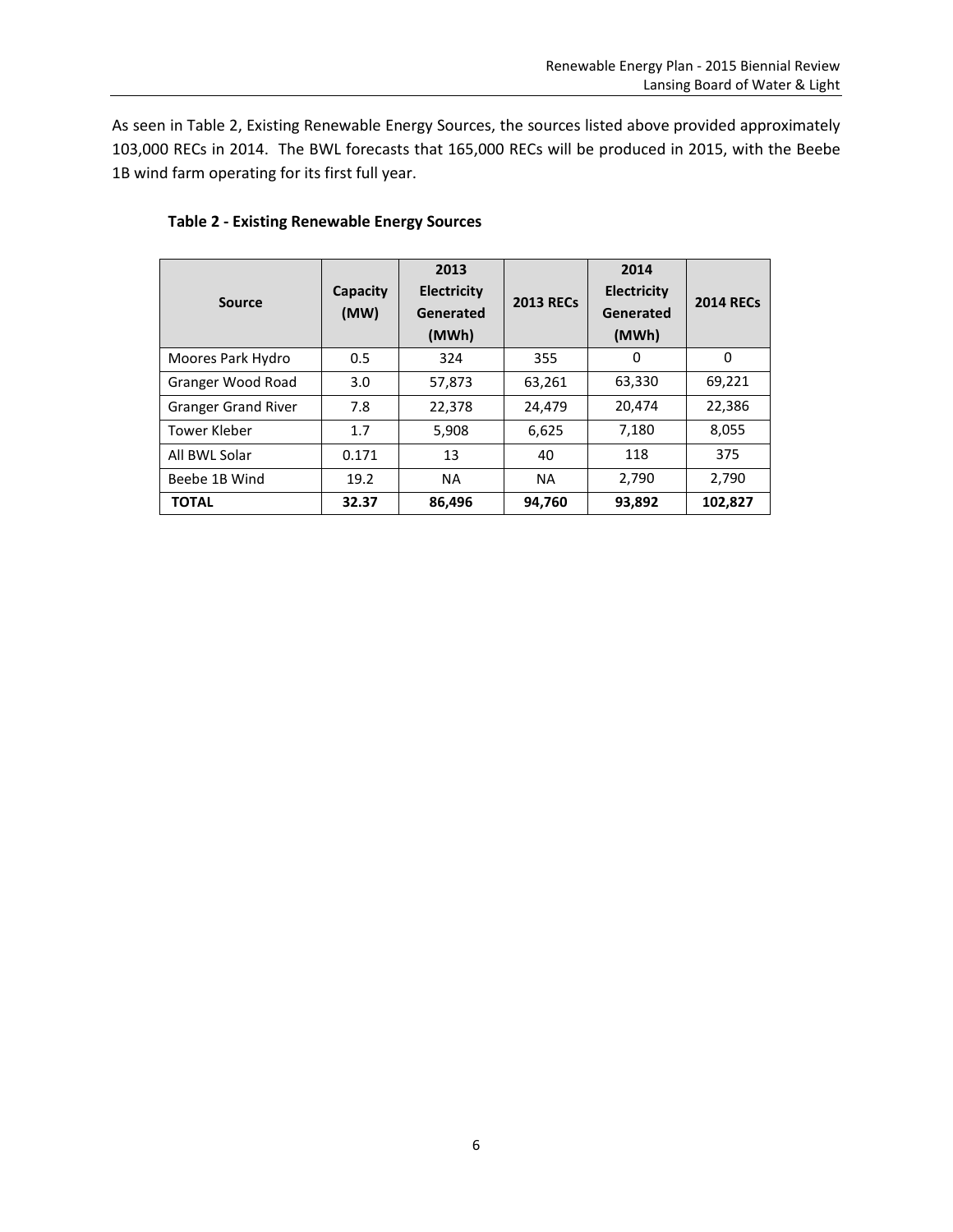#### **Attachment A - Renewable Energy Credit Portfolio**

|      | (a)   | (b)<br>Year REC Portfolio<br><b>Standard</b> | (c)<br><b>Total REC</b><br>Compliance<br>Obligation | (d)<br><b>RECs from</b><br><b>Current Year from Current</b> | (e)<br><b>RECs Used</b><br>Year | (f)<br><b>RECs Used</b><br>from Bank | $(g) = (e) + (f)$<br><b>Total RECs</b><br><b>Used for</b><br>Compliance | (h)<br><b>Total RECs</b><br>Sold<br>(or lost) | $(i) = (d) - (g) -$<br>$(h)$ + Prior Yr (i)<br><b>Cumulative</b><br><b>RECs Banked</b><br>and Carried<br>Over to Next | Granger   | <b>Tower</b>                        | <b>BWL</b> | Solar      | <b>BWL</b>  | <b>Renewable Energy Sources</b><br><b>MP Hydro</b> | Wind             | Other    | <b>Total</b>           |
|------|-------|----------------------------------------------|-----------------------------------------------------|-------------------------------------------------------------|---------------------------------|--------------------------------------|-------------------------------------------------------------------------|-----------------------------------------------|-----------------------------------------------------------------------------------------------------------------------|-----------|-------------------------------------|------------|------------|-------------|----------------------------------------------------|------------------|----------|------------------------|
| Line |       |                                              |                                                     |                                                             |                                 |                                      |                                                                         |                                               | Year                                                                                                                  |           | Kleber                              | Solar      | <b>PPA</b> | Hydro       | <b>PPA</b>                                         | <b>PPA</b>       |          |                        |
| -1   | 2009  | 0.00%                                        | 0                                                   | 90,819                                                      | 0                               | 0                                    | $\Omega$                                                                | 0                                             | 90,819                                                                                                                | 82,066    | 7,273                               | 197        | $\Omega$   | 1,283       | 0                                                  | 0                | $\Omega$ | 90,819                 |
| 2    | 2010  | 0.00%                                        | 0                                                   | 95,367                                                      | $\Omega$                        |                                      |                                                                         | $\Omega$                                      | 186,186                                                                                                               | 87,939    | 6,086                               | 187        | $\Omega$   | 1,155       |                                                    | $\Omega$         | $\Omega$ | 95,367                 |
| 3    | 2011  | 0.00%                                        | $\Omega$                                            | 98,514                                                      | $\Omega$                        |                                      |                                                                         | $\Omega$                                      | 284,700                                                                                                               | 91,891    | 6,199                               | 184        | $\Omega$   | 240         | 0                                                  | 0                | $\Omega$ | 98,514                 |
| 4    | 2012  | 2.25%                                        | 48,319                                              | 92,831                                                      | 0                               | 48,319                               | 48,319                                                                  | 42,503                                        | 286,709                                                                                                               | 86,284    | 6,342                               | 205        | $\Omega$   | 0           | $\Omega$                                           | $\Omega$         | $\Omega$ | 92,831                 |
| 5    | 2013  | 3.50%                                        | 76,749                                              | 94,760                                                      | 0                               | 76.749                               | 76.749                                                                  | 18,634                                        | 286,086                                                                                                               | 87,739    | 6,625                               | 42         | $\Omega$   | 355         | $\Omega$                                           | 0                | $\Omega$ | 94,761                 |
| 6    | 2014  | 5.15%                                        | 112,023                                             | 102,827                                                     |                                 | 112,023                              | 112,023                                                                 | $\Omega$                                      | 276,890                                                                                                               | 91,607    | 8,055                               | 375        | $\Omega$   | $\Omega$    | $\Omega$                                           | 2,790            | $\Omega$ | 102,827                |
|      | 2015  | 10.00%                                       | 214,461                                             | 165,626                                                     |                                 | 214.461                              | 214,461                                                                 | $\Omega$                                      | 228,055                                                                                                               | 92,579    | 6,859                               | 608        | $\Omega$   | 0           |                                                    | 65,580           | $\Omega$ | 165,626                |
| 8    | 2016  | 10.00%                                       | 214,461                                             | 249,824                                                     |                                 | 214.461                              | 214,461                                                                 | $\Omega$                                      | 263,419                                                                                                               | 92,579    | 7,054                               | 608        | 82,134     | 0           | 1,869                                              | 65,580           | $\Omega$ | 249,824                |
| 9    | 2017  | 10.00%                                       | 214,461                                             | 250,023                                                     |                                 | 214,461                              | 214,461                                                                 | $\Omega$                                      | 298,981                                                                                                               | 92,579    | 7,253                               | 608        | 82,134     | 0           | 1,869                                              | 65,580           | $\Omega$ | 250,023                |
| 10   | 2018  | 10.00%                                       | 214,461                                             | 244,692                                                     |                                 | 214,461                              | 214,461                                                                 | $\Omega$                                      | 329,213                                                                                                               | 92,579    | 7,055                               | 608        | 77,001     | 0           | 1,869                                              | 65,580           | $\Omega$ | 244,692                |
| 11   | 2019  | 10.00%                                       | 214,461                                             | 244,758                                                     |                                 | 214.461                              | 214,461                                                                 | $\Omega$                                      | 359,510                                                                                                               | 92,579    | 7,121                               | 608        | 77,001     | $\mathbf 0$ | 1,869                                              | 65,580           | $\Omega$ | 244,758                |
| 12   | 2020  | 10.00%                                       | 214,461                                             | 222,403                                                     |                                 | 214.461                              | 214,461                                                                 | $\Omega$                                      | 367,452                                                                                                               | 92,579    | 7,144                               | 608        | 77,001     | 0           | 1.869                                              | 65,580           | $\Omega$ | 244,781                |
| 13   | 2021  | 10.00%                                       | 214,461                                             | 244,744                                                     |                                 | 214.461                              | 214,461                                                                 | $\Omega$                                      | 397,735                                                                                                               | 92,579    | 7,107                               | 608        | 77,001     | 0           | 1,869                                              | 65,580           | $\Omega$ | 244,744                |
| 14   | 2022  | 10.00%                                       | 214,461                                             | 244,761                                                     |                                 | 214,461                              | 214,461                                                                 | $\mathbf 0$                                   | 428,035                                                                                                               | 92,579    | 7,124                               | 608        | 77,001     | $\mathbf 0$ | 1,869                                              | 65,580           | $\Omega$ | 244,761                |
| 15   | 2023  | 10.00%                                       | 214,461                                             | 244,761                                                     |                                 | 214,461                              | 214,461                                                                 | $\Omega$                                      | 458,335                                                                                                               | 92,579    | 7,124                               | 608        | 77,001     | 0           | 1,869                                              | 65,580           | $\Omega$ | 244,761                |
| 16   | 2024  | 10.00%                                       | 214,461                                             | 244,756                                                     |                                 | 214,461                              | 214,461                                                                 | $\mathbf 0$                                   | 488,630                                                                                                               | 92,579    | 7,119                               | 608        | 77,001     | 0           | 1,869                                              | 65,580           | $\Omega$ | 244,756                |
| 17   | 2025  | 10.00%                                       | 214,461                                             | 244,759                                                     |                                 | 214.461                              | 214,461                                                                 | $\Omega$                                      | 518,928                                                                                                               | 92,579    | 7,122                               | 608        | 77,001     | 0           | 1,869                                              | 65,580           | $\Omega$ | 244,759                |
| 18   | 2026  | 10.00%                                       | 214,461                                             | 244,759                                                     | $\Omega$                        | 214,461                              | 214,461                                                                 | $\Omega$                                      | 549,226                                                                                                               | 92,579    | 7,122                               | 608        | 77,001     | 0           | 1,869                                              | 65,580           | $\Omega$ | 244,759                |
| 19   | 2027  | 10.00%                                       | 214,461                                             | 244,758                                                     |                                 | 214,461                              | 214,461                                                                 | $\Omega$                                      | 579,524                                                                                                               | 92,579    | 7,121                               | 608        | 77,001     | 0           | 1,869                                              | 65,580           | $\Omega$ | 244,758                |
| 20   | 2028  | 10.00%                                       | 214,461                                             | 244,759                                                     |                                 | 214,461                              | 214,461                                                                 | $\Omega$                                      | 609,822                                                                                                               | 92,579    | 7.122                               | 608        | 77,001     | $\mathbf 0$ | 1.869                                              | 65,580           | $\Omega$ | 244,759                |
|      |       |                                              |                                                     |                                                             |                                 |                                      |                                                                         |                                               |                                                                                                                       |           | Data above includes RECs and IRECs. |            |            |             |                                                    |                  |          |                        |
| 22   | Total |                                              | 3,239,541                                           | 3,910,499                                                   |                                 | 3,239,541                            | 3,239,541                                                               | 61,137                                        | <b>IREC</b>                                                                                                           | 163,635   | 12,270                              | 6,676      | $\Omega$   |             | 2,087                                              | 111,600          | $\Omega$ |                        |
|      |       |                                              |                                                     |                                                             |                                 |                                      |                                                                         |                                               | <b>REC</b>                                                                                                            | 1,660,001 | 127.757                             | 3,026      | $\Omega$   | 51<br>2,982 |                                                    | 22.204 1.200.000 |          | 296,318<br>0 3,015,970 |
|      |       |                                              |                                                     |                                                             |                                 |                                      |                                                                         |                                               | Total                                                                                                                 | .823.636  | 140.027                             | 9.702      | 0          | 3.033       |                                                    | 24,291 1,311,600 |          | 0 3,312,288            |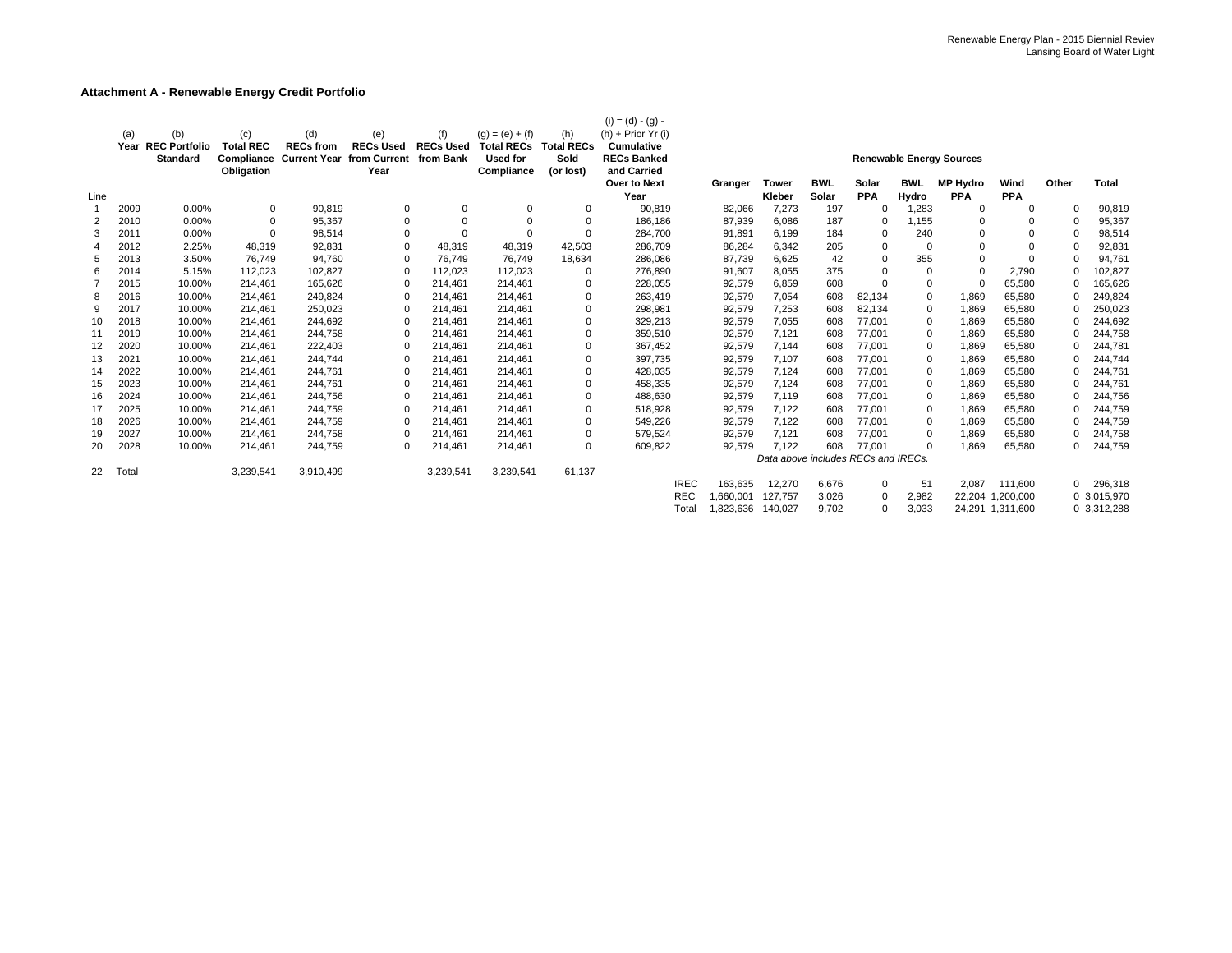#### **Attachment B – Renewable Energy Plan Surcharge Summary**

Please find below a detailed description of the lines in the Attachment B worksheet:

Line 1 – Actual and forecasted retail Sales.

- Line 4 Number of renewable energy credits required based on three year average annual sales for preceding three year period (PA 295 section 27 (3)). The annual requirement is phased in between 2012 and 2015 and then remains constant after 2015.
- Line 6 Renewable energy credits required for compliance. Same number as in Line 4, but expressed in REC's instead of MWhs.
- Line 7 RECs from existing renewable energy supply (pre-PA 295).
- Line 8 and 11 Required RECs for compliance each year.
- Line 12 The number of RECs the BWL estimates to be acquired through renewable energy sources by the end of that year.
- Line 13 The number of RECs used for compliance that year.
- Line 14 Percentage of the required RECs the BWL used for compliance for that year.
- Line 15 The cumulative excess or deficient number of RECs.
- Line 18 Cost of Renewable Energy Construction, O&M, and Purchased Power
- Line 20 Market Value of Energy and Capacity.
- Line 21 Number of excess RECs sold.
- Line 23 Incremental costs of compliance.
- Line 25 to 40 Total meters, customers, or installations forecast for each rate class.
- Line 42 to 45 Calculations using maximum surcharge (all rate classes at caps).
- Line 49 to 65 Total collected and planned surcharges for each rate class.